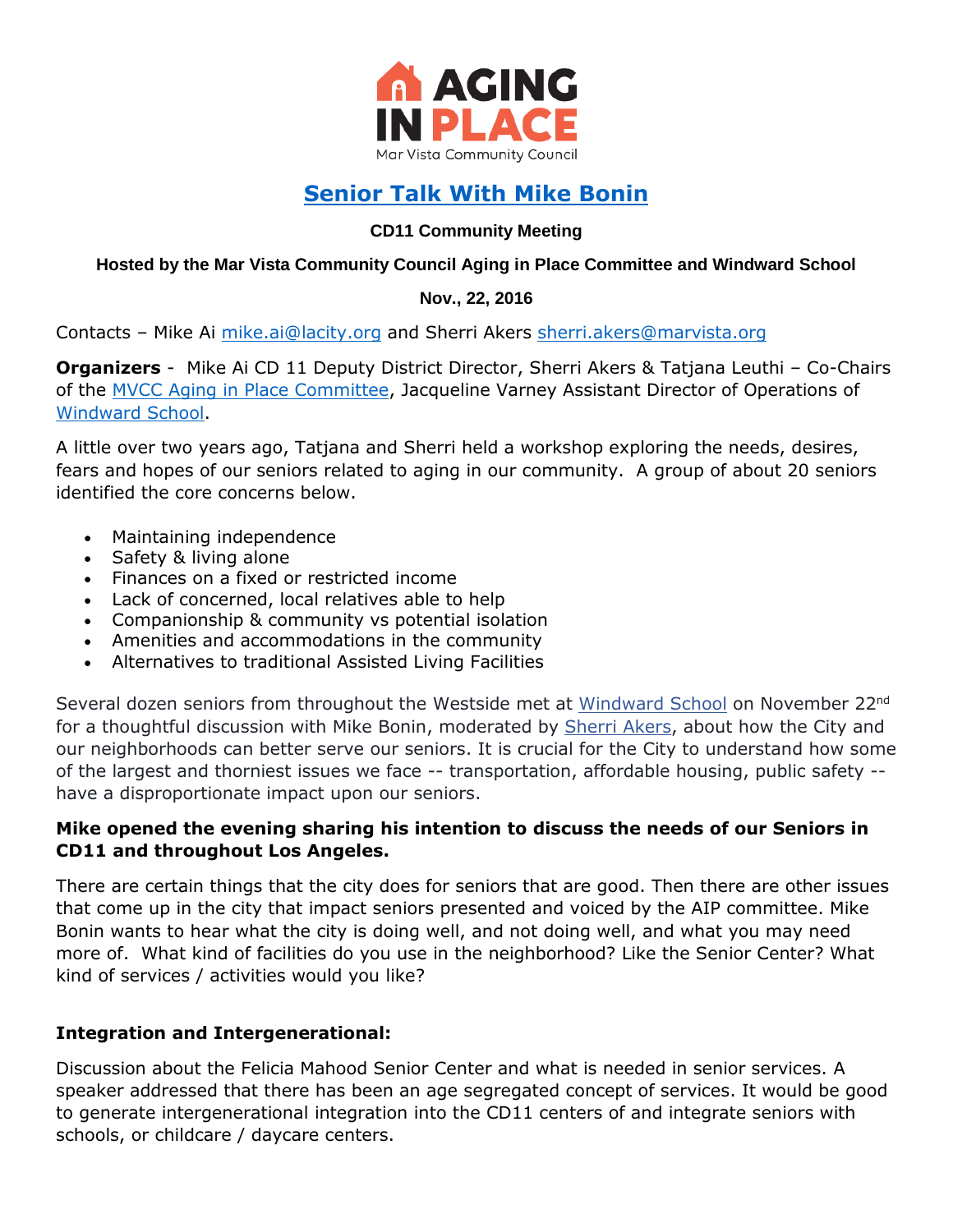Mike: we could utilize more government building for such purposes. Would like to develop the West LA District Office building to have a library, senior center, childcare center and low income housing.

Mentioned - [Music Mends Minds](http://www.musicmendsminds.org/) - a choir for seniors who are challenged with dementia and high school students offered at Windward School.

*Mike referenced a CD11 preschool in a senior's facility (more info to follow).*

# **Connect with like-minded others with a common need/situation/**

A speaker would love an avenue to connect with people in her neighborhood that have similar situations and challenges (connect with like-minded others to create support).

# **Easier logistics and support to collaborate within our community**

Communicate better about services available in our community (for example, [Stop Senior Scams](https://sites.google.com/site/adriennesactors/)  [Acting Program,](https://sites.google.com/site/adriennesactors/) [Felicia Mahood,](http://www.laparks.org/multipurpose/felicia-mahood) [Affordable Living for the Aging,](http://www.alaseniorliving.org/) [Westside Pacific Villages,](http://thewpv.clubexpress.com/) [JFS\)](http://www.jfsla.org/).

## **To know more about what programs are available in our community for seniors, what's a good way to communicate with you? How do you get information about local events?**

- Argonaut (local weekly newspapers) (7)
- Email newsletter's like Community Council or local home owners group (17)
- Facebook  $(4)$
- Nextdoor.com (16)

For seniors not computer savvy, is there a way to contact through phone calls works or mail?

Identification or notification of seniors in need (various needs) through the neighborhood watch network could function as a supportive in that intention.

Who belongs into a neighborhood watch? (10). Discussion about concerns to host these meetings in private homes for security and safety reasons. **Note -** *After the meeting, Jacqueline Varney offered Windwards assistance in hosting Neighborhood Watch meetings. (Perhaps hosting meetings in local schools and places of worship would be a solution?)*

*Discussion after the meeting – The case of Nancy Paulikas, the woman with Alzheimers who went missing from LACMA and is still missing 6 weeks later demonstrates an issue of great concern and a breakdown in our ability to assist our most vulnerable residents.*  <http://nancyismissing.blogspot.com/>

# **Housing and Granny Flats?**

One attendee was trying to create a nanny flat, but permits / codes kept changing (converting your garage, or building/adding on to your current property). She wants to age in place and is caring for a spouse with Alzheimers – adding a Granny Flat is essential to staying in her home for supplemental income and potentially caregiving later on.

*Note – first public hearing on the proposed ordinance will be held on December 15th – info available here -* <http://www.marvista.org/node/3818>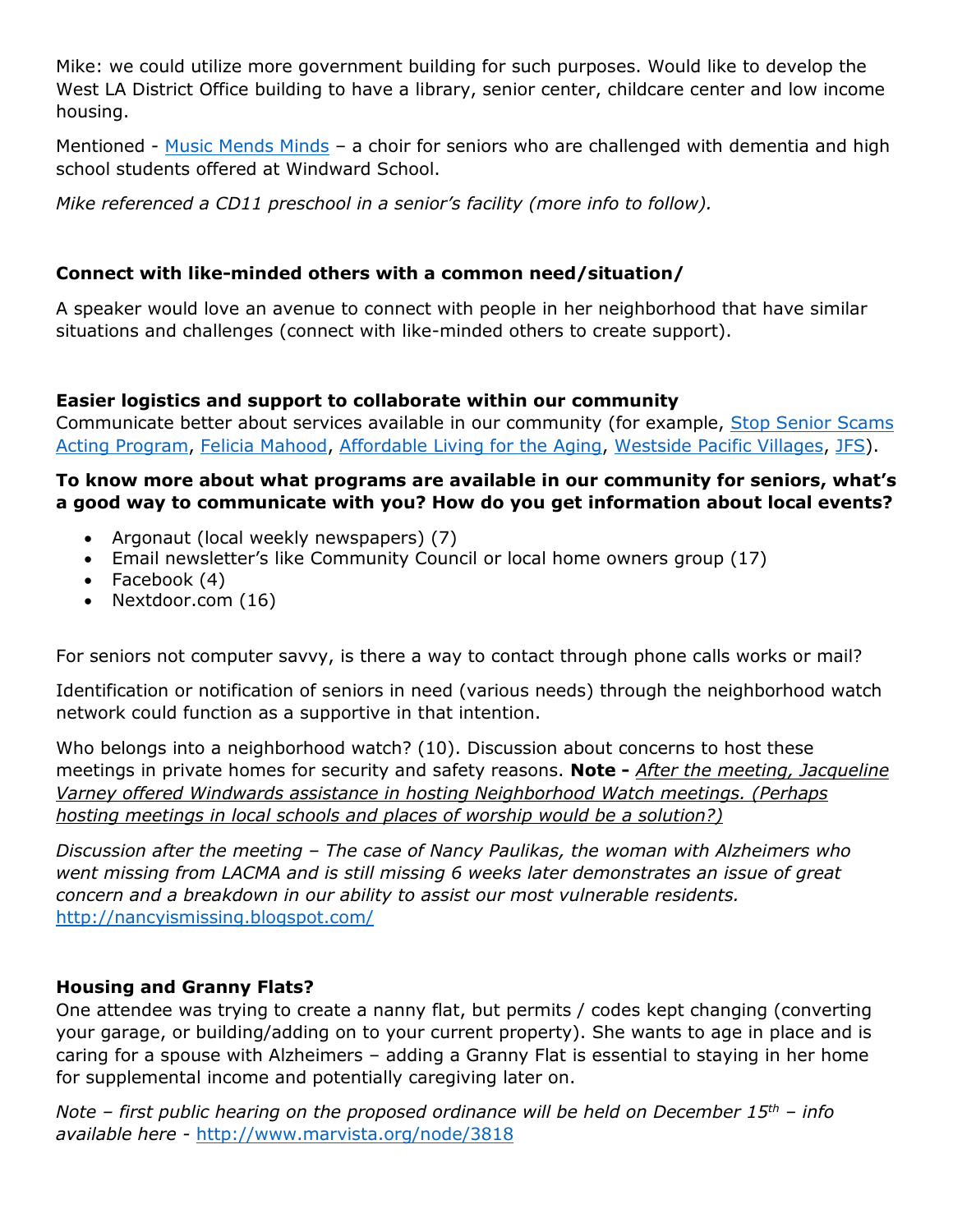Sherri: 25% of aging boomers do not have kids. Isolation is an issue, a health issue, this concept of "I want to age in my house" we want to flip that and call it "I want to age in my community". If something happens, let's say you fall, you want somebody nearby. Our role, at AIP, and the issue Mike Bonin is looking at, what are the aspects that are important to seniors.

#### **Short Term Rentals:**

Attendee: This is helping me on a lot of levels. But the main benefit is having people around me. I rent over 300 days of the year.

Attendee: we want to age in our house. With small fixed pension, I don't know what we would do if we couldn't do AirBnB anymore. I don't want to move in with my kids.

## Short-term rentals:

Mike: is one of the issues that is challenging to discuss. We want to support situations you just described. On the other hand, we have seniors who lost their home because of short-term rentals due buyouts into a defacto hotel. We are driving to find a way to distinguish between those two categories. One is that you can use your primary residence. The question is…there are still a lot of folks, who do now know their neighbors because of the high turnover. There is a lot of pressure from certain neighborhoods with big turnover to put a cap on short-term rental. That's an issue the council wrestles with.

Attendee: I'm also a short-term rental host because I can maintain my independence, generating income for myself creating financial security, and it helps me avoid isolation. I've been unemployed for four years and renting out has allowed me to survive.

Attendees expressing this concern and renting out space in their home live in Venice, Mar Vista, Westchester, Brentwood.

Mike: there are certain policy issues we can address and others need to be address by the city: At City Hall we tend to hear from certain people, we would like to hear from you. I understand it might be hard for you to come down, if you can organize a group of people I will be happy to organize a bus for you to come down. **Note –** *this is something where the AIP committee could potentially act as an organizer and will discuss further.* 

The city of LA has zoning, and transient occupancy is not zoned for residential areas. Government is not fast, it's designed to be slow and have long processes. Whenever we try to do something with technology and we try to get something passed, the technology has already changed.

# **Roommates**

The conversation about short term rentals continued into a discussion about the dangers of isolation and the benefit of roommates. NYU has launched a program where students can get student housing with seniors in the community – could we develop something like that here with UCLA, SMC, LMU etc? [https://the1851chronicle.org/2016/11/19/senior-housing-takes-on-new](https://the1851chronicle.org/2016/11/19/senior-housing-takes-on-new-meaning/)[meaning/.](https://the1851chronicle.org/2016/11/19/senior-housing-takes-on-new-meaning/) Many seniors have fond memories of hosting international exchange students – this program is similar.

[Affordable Living for the Aging](http://www.alaseniorliving.org/) offers a wonderful program where seniors living alone who have a guest room and bath are matched with thoroughly vetted community members who need affordable housing.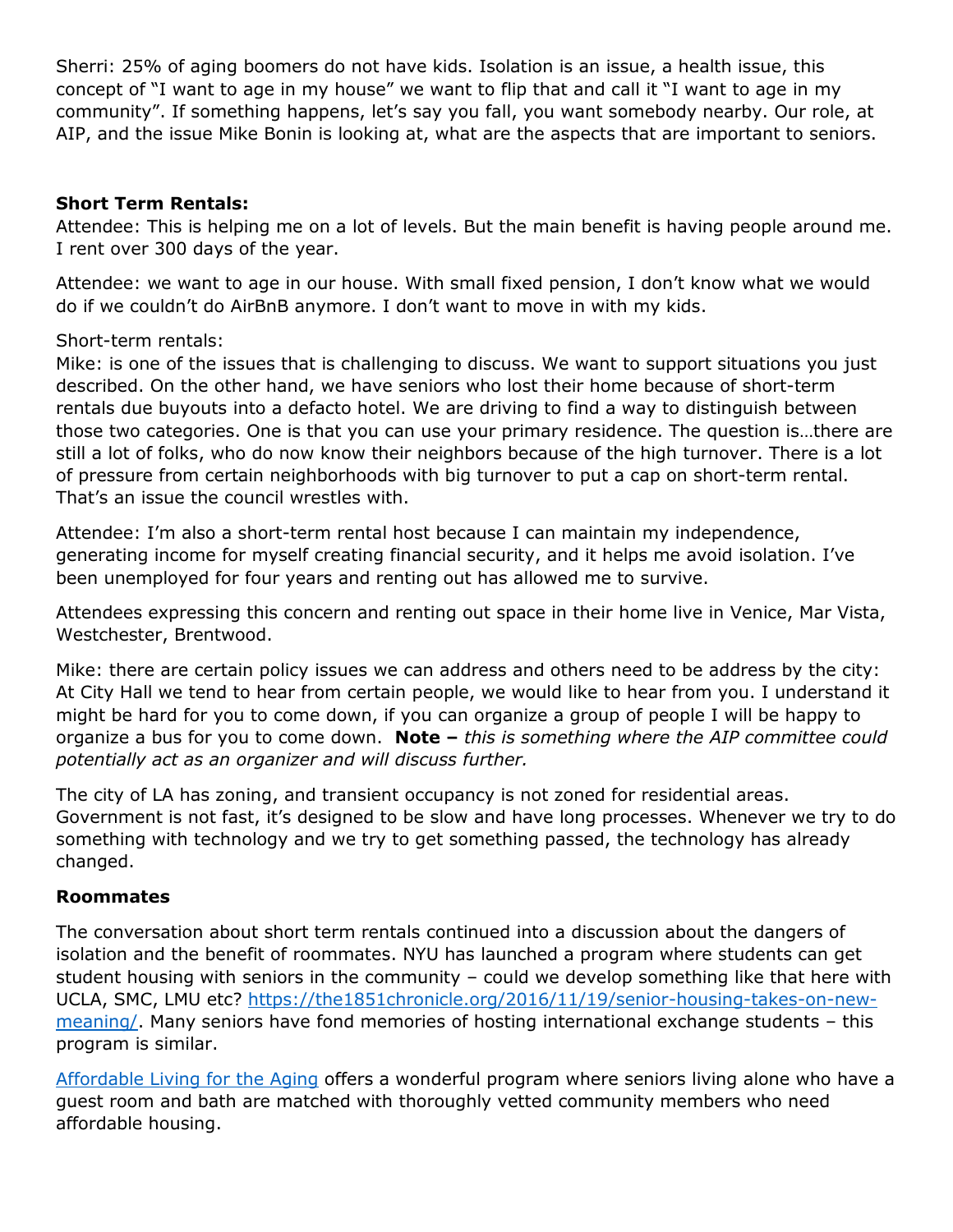## **Technology:**

Sherri: we are sitting here close to Silicon Beach, and you Mike are very well connected to these executives. It would be great to have them involved in a technology needs-assessment meeting like this today and give them feedback on what is needed in the community. Mike was enthusiastic about exploring this possibility.

Attendee: there is a senior center in LA that puts on a conference on technology for seniors around technology on aging. *Note – will try to get info and add to notes.*

Attendee: I run a senior center in West Hollywood, yes, there is transportation, Jewish family services offers transportation. LAUSD teachers used to teach classes at our center, and we have other people who teach classes.

LAUSD used to teach classes for older adults, however, a lot of these teachers have been let go over the last couple years.

[Emeritus College](http://www.smc.edu/AcademicAffairs/Emeritus/Pages/default.aspx) also offers great classes.

#### **Great Streets Initiative:**

Only about 10 were familiar with it.

Mike: When Mayor Garcetti took office, he wanted to do a discreet project here and there to energize and transform some areas. Great Streets Initiative is part of that project. We in Mar Vista set the standard for outreach and had people participate via surveys, and included local businesses to participate. Goals: making the area safer to walk and bike and making it a town center. We picked this area, because this was a street that began to take off and we could add some value to this stretch of street. Had to negotiate with the State, and now we own the street. Now we have more leverage to do things like create more mid-walk cross streets, narrow the street to slow down traffic, create outdoor seating around restaurants, plant more trees, have art. Turn it into a Main Street, create more traction and connect.

Attendee: I have some concerns about traffic if the street is narrowed. After Ocean Park Blvd narrowed down, the traffic took other routes and come up through neighborhoods.

Mike: we are doing traffic counts….

#### **Transportation:**

Attendee: I use Uber sometimes, but not every senior is comfortable not knowing who the driver is. Also, not every senior has a cell phone. It would be great if that would be adjusted for seniors to make it easier for a senior to "order" an uber.

[Westside Pacific Village](http://www.thewpv.clubexpress.com/) provides drivers, services and support - same concept, to help seniors aging in place (driving, taking out trash, help at home, etc).

There is a lack of information about organization and services that are available for seniors.

Attendee: I'm on the board of [Westside Pacific Village](http://www.thewpv.clubexpress.com/) and we get no support outside of MVCC AIP. Mike offered to meet to research funding opportunities.

Sherri – there is a shortage of caregivers that is only getting worse. If our home is not easily reached by public transportation it will be more difficult to hire home help.